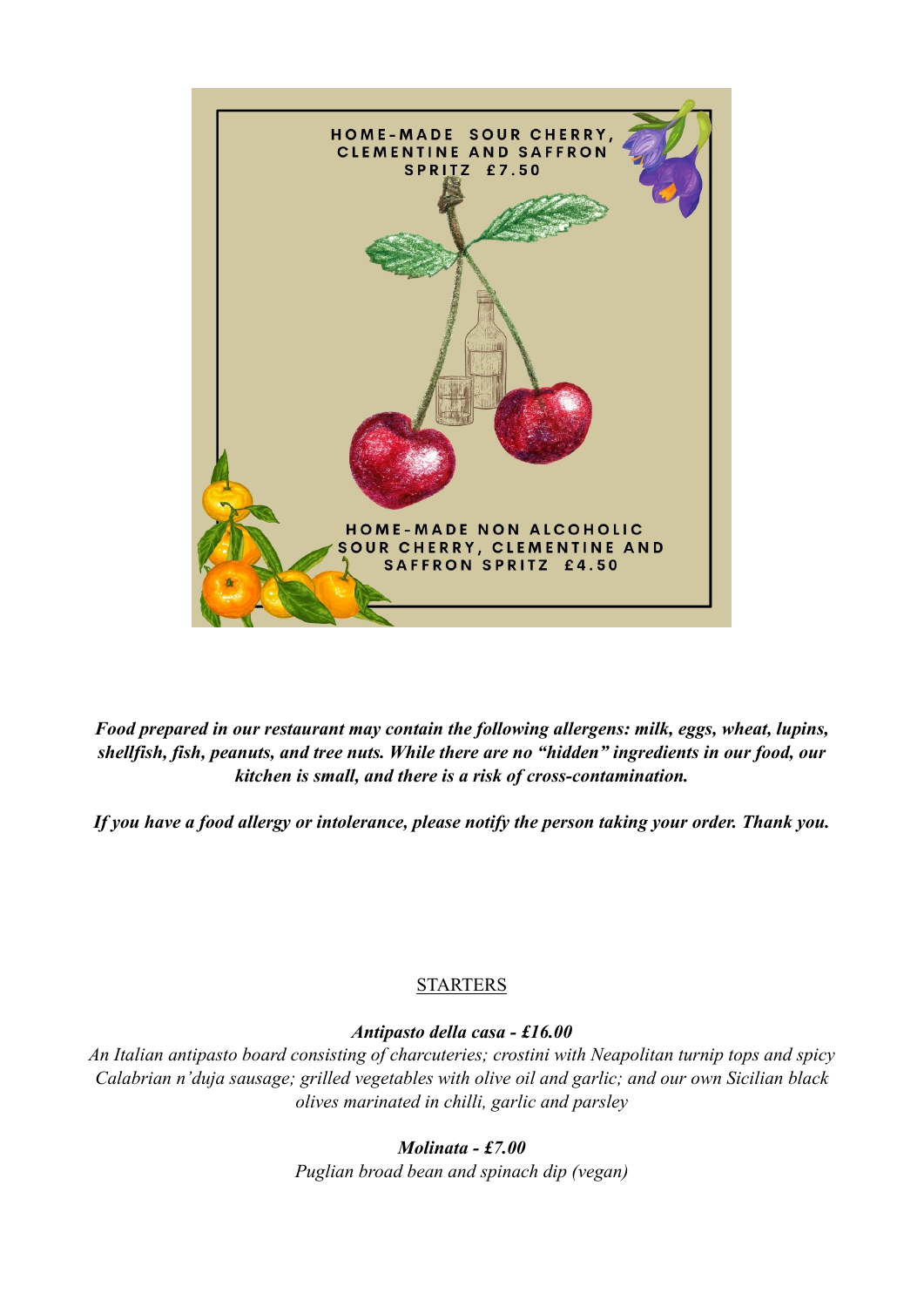# *Insalata di carciofi, rughetta e scagli di Grana- £7.00*

*A delicate salad of chopped artichokes with rocket and shavings of Grana Padana cheese* 

# *Pane, olive e olio d'oliva extra vergine - £5.00*

*Bread, our own Sicilian black olives marinated in chilli, garlic and parsley olives and extra virgin olive oil* 

### *Burrata con pomodorini £9.00*

 *Puglian, cream-filled Burrata accompanied by vine tomatoes and extra virgin olive oil* 

# *Caprino al forno con verdure grigliate £8.00*

*Baked Italian goats cheese and parmesan with grilled aubergines, courgettes and peppers* 

#### PRIMI

#### *Tagliatelle al ragù marchigiano - £15.00*

*Hand-cut tagliatelle made with Burford Brown free range eggs, accompanied by a slow-cooked beef, pork and chicken ragoût (tradition of the Marche region)* 

# *Tagliatelle al ragù d'agnello - £14.50*

*Hand-cut tagliatelle made with Burford Brown free range eggs, accompanied by a lamb "in bianco" sugo, made according to a recipe that predates the tomato's arrival in Italy* 

# *Gnocchi con gamberi e zucchine - £14.50*

*Home-made potato gnocchi with wild shrimps, and a velouté of garlic and olive oil pan-fried courgettes (Vegetarian available)*

# *Spaghetti allo scarpariello - £12.50*

*A Sicilian dish of spaghetti with fresh tomatoes, chilli, oil, parsley, garlic, black pepper and pecorino cheese* 

# *Pappardelle con Funghi Porcini e Scamorza affumicata £15.00*

*Hand-cut Pappardelle made with Burford Brown free range eggs, accompanied by porcini mushrooms and beechwood-smoked Scamorza cheese* 

# *Linguine con granchio £15.50*

*Linguine with fresh white Devon crab-meat* 

# *Pappardelle al ragù di vitello £17.00*

*Hand-cut Pappardelle made with Burford Brown free range eggs, accompanied by a veal and butter ragù* 

# *Malloreddus con Salsiccia e zafferano - £15.00*

*Sardinian Malloreddus pasta with Italian sausage, saffron, basil, tomato and Pecorino Sardo*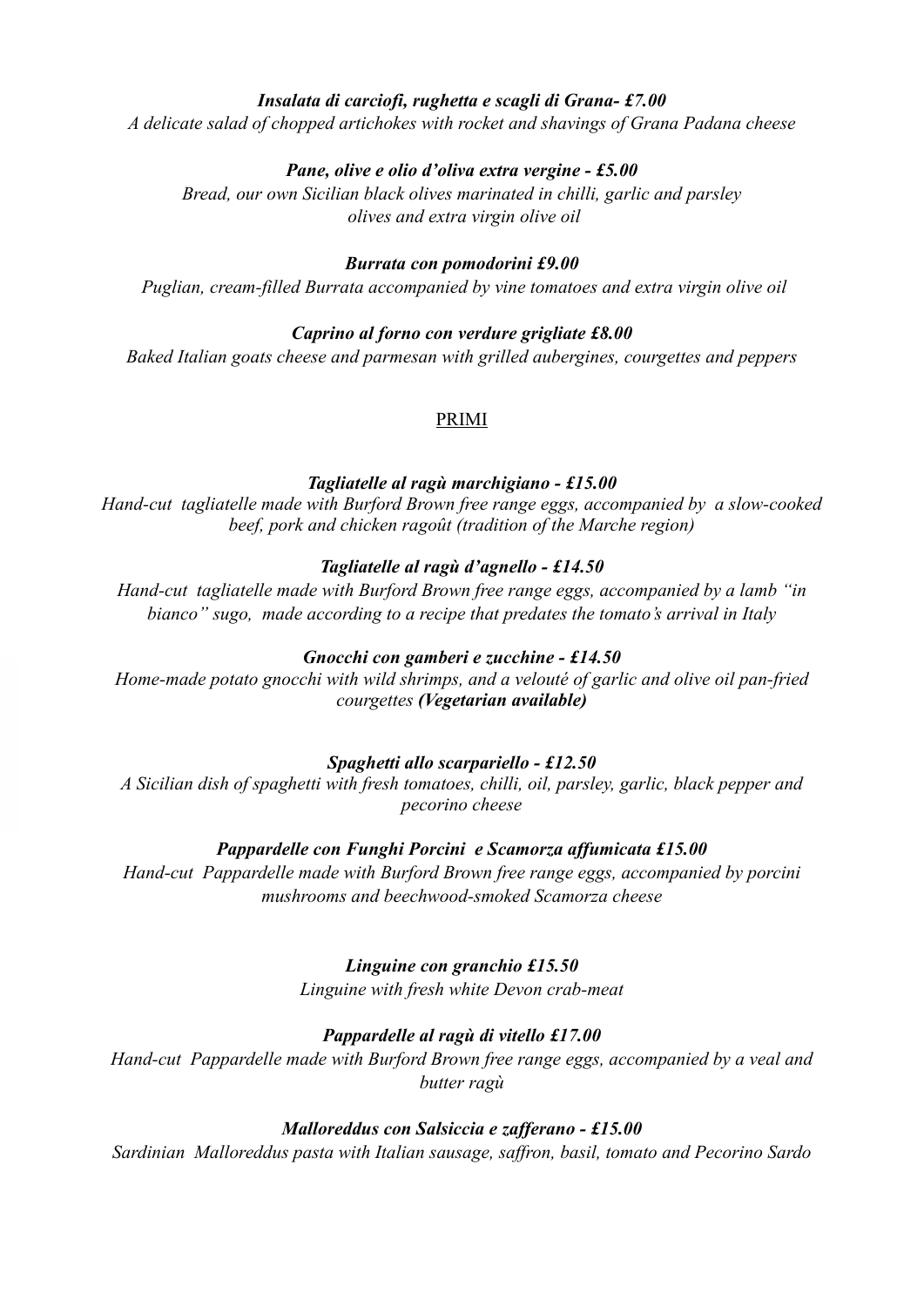#### **SECONDI**

*Bistecca di entrecote ai ferri con rosmarino e sale Maldon e contorno - £19.50 Premium grass-fed rib-eye steak with rosemary and Maldon salt, accompanied by a side of choice*

*Branzino al Cartoccio - £17.50 Parchment-wrapped seabass fillets with olives, capers and tomatoes with a mixed leaf salad*

> *Pesce Spada con insalata di pomodoro e cipolla di tropea - £17.50 Grilled swordfish steak with tomato and red onion salad*

*Costolette di agnello con patate - £16.50 Grilled Welsh lamb chops with fresh mint, accompanied by rosemary and olive oil potatoes*

#### CONTORNI

*Mesticanza di stagione - £4.00 Mixed leaf salad with the house dressing* 

*Patate al forno - £4.00 Special Ida roast potatoes with olive oil, garlic and rosemary* 

> *Fagiolini con olio, aglio e sale- £4.00 Green beans with garlic, oil and salt*

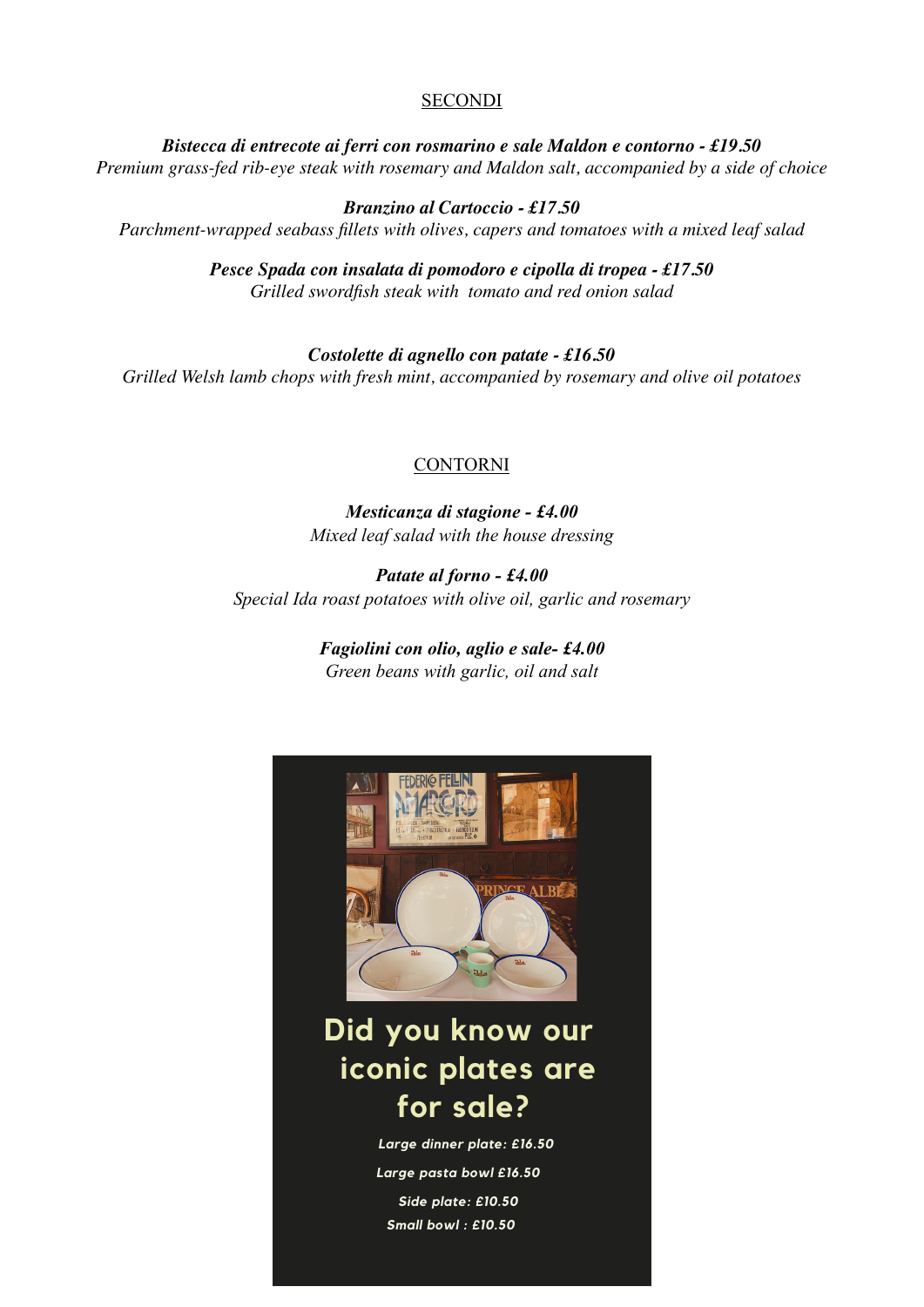#### DESSERTS

*Torta alla frutta- £7.00 Home-made butter pastry tart filled with lemon zest-infused creme patissiere, and fresh forest fruits* 

> *Tiramisu - £7.00 Mascarpone and coffee dessert dusted with cocoa*

#### *Affogato- £7.00*

*Double cream ice-cream with a shot of espresso* 

#### *Affogato al liquore- £8.50*

*Double cream ice-cream with a shot of Italian cream liqueur (chocolate and hazelnut or Sicilian pistachio or coffee and cream)* 

#### *Torta ai cioccolato bianco con gelato e coulis di lamponi (vegana) - £7.00*

*Home-made vegan white chocolate cake accompanied by raspberry coulis and chocolate chip vegan ice cream* 

#### *Panna Cotta alla Nutella con granella di nocciola £7.00*

*Home-made Nutella panna cotta with crunchy sugar and hazelnut granella* 

#### *Cheesecake alla vaniglia 7.00*

*Home-made whipped vanilla and mascarpone cheesecake on a butter biscuit base* 

#### *Fichi con noci £7.00*

*Greek figs cooked in red wine and honey with orange zest mascarpone, walnuts and almond Amaretti biscuits* 

#### *Vin Santo con Cantucci*

*Sweetened dessert wine made from straw-dried white grapes, aged in an oak barrel, accompanied by rustic twice-baked almond biscotti* 

#### DIGESTIVI

*Limoncello - £4.00 Southern Italian lemon digestivo* 

*Amaretto di Saronno - £4.00 Almond digestivo* 

*Grappa - £4.00 Northern Italian grape digestivo* 

*Fernet Branca- £4.00 Northern Italian amaro containing 27 herbs and spices*